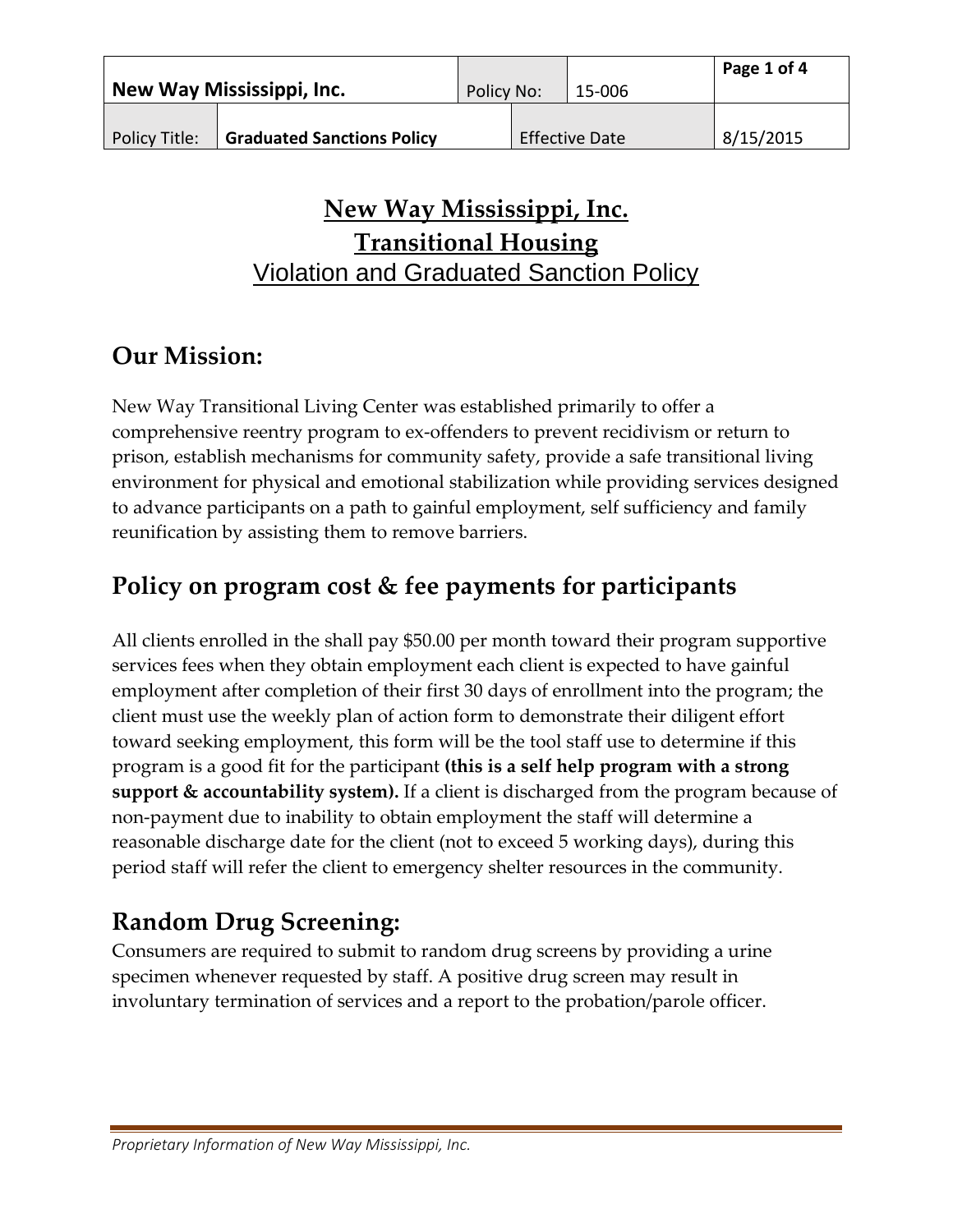| New Way Mississippi, Inc. |                                   | Policy No: |  | 15-006                | Page 2 of 4 |
|---------------------------|-----------------------------------|------------|--|-----------------------|-------------|
| Policy Title:             | <b>Graduated Sanctions Policy</b> |            |  | <b>Effective Date</b> | 8/15/2015   |

### **Smoking:**

Due to health risks and fire safety concerns, smoking is not permitted inside the unit. Smoking inside the unit places all consumers at risk and will not be tolerated. Smoking cessation is strongly encouraged at New Way Transitional Living Center. Smoking cessation resources are available locally at the Health Department located in the Jackson Medical Mall. Services are free with a demonstrated commitment to quit smoking. Consumers may smoke in designated smoking areas. Cigarettes butts must be discarded properly.

## **Causes for Involuntary Termination from the Program:**

• Any acts of violence, verbal threats of violence, or inappropriate language toward staff, peers, visitors, family members, volunteers, neighbors or others is cause for immediate termination from the program and notification of the probation officer.

• Reports of physical or sexual abuse of a vulnerable adult or a child is cause for involuntary termination and notification of appropriate authorities

• Stalking others is cause for immediate termination from the program and notification of the probation officer.

• Possession of or use of unauthorized medication, alcohol, illicit drugs, or unauthorized over-the-counter medications.

- Gambling
- Inappropriate sexual behavior toward staff, peers, visitors, volunteers, or neighbors.
- Destruction or defacing of the property of New Way Transitional Living Center.
- Stealing from others.

• Possession of any type weapon that can cause harm to another person on the premises of New Way Transitional Living Center.

• Re-arrest while in residence at New Way Transitional Living Center.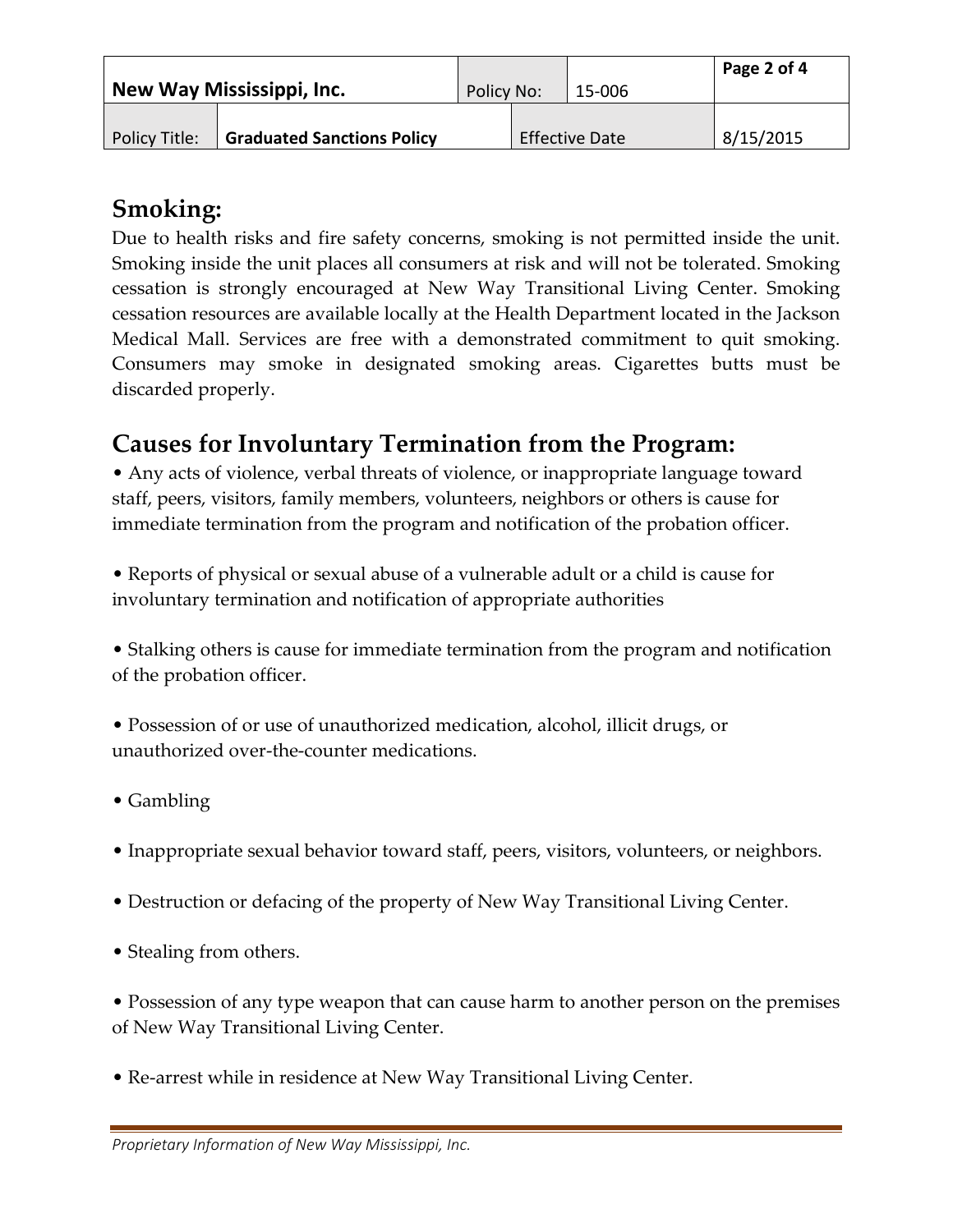| New Way Mississippi, Inc. |                                   | Policy No: |  | 15-006                | Page $3$ of $4$ |
|---------------------------|-----------------------------------|------------|--|-----------------------|-----------------|
|                           |                                   |            |  |                       |                 |
|                           |                                   |            |  |                       |                 |
| Policy Title:             | <b>Graduated Sanctions Policy</b> |            |  | <b>Effective Date</b> | 8/15/2015       |

• A demonstrated pattern of refusal to follow staff direction and the faculty rules.

# **Gang Activities:**

New Way Transitional Living Center recognizes that a safe and orderly environment must exist within which learning can occur. The presence of gangs, gang affiliations, and gang-related activities at New Way disrupts the safety and learning environment and cause disruption and interference with the established program. No gang activity of any kind will be tolerated at New Way Transitional Living Center. The facility is intended for consumers looking for a new way of living and relating to other people, men who are not only ready to reclaim their own lives, but to become role models for their own children and for other men. Therefore:

• Consumers are not permitted to send gang signs either through body language or in the manner they wear their clothing.

• Gatherings that are identified by staff as gang-related will not be permitted on the premises at any time.

• No gang insignia may be worn, possessed, used, distributed, displayed, carried or sold by any consumer at any time. This includes but is not limited to:

a. hats, caps, jackets, headbands, shirts, hoodies, head wraps, shirts or other clothing that has come to be identified with a gang.

b. medallions or other jewelry that identifies gang members or gang affiliation.

• The act of enlisting new members in a gang by any means is prohibited at this facility, as well as any attempt to threaten or intimidate any peer who wishes to withdraw from a gang.

No gang activity of any type will be tolerated at New Way Transitional Living Center and any consumer suspected of the above actions will be discharged from the program and if applicable, probation/parole officer will be notified.